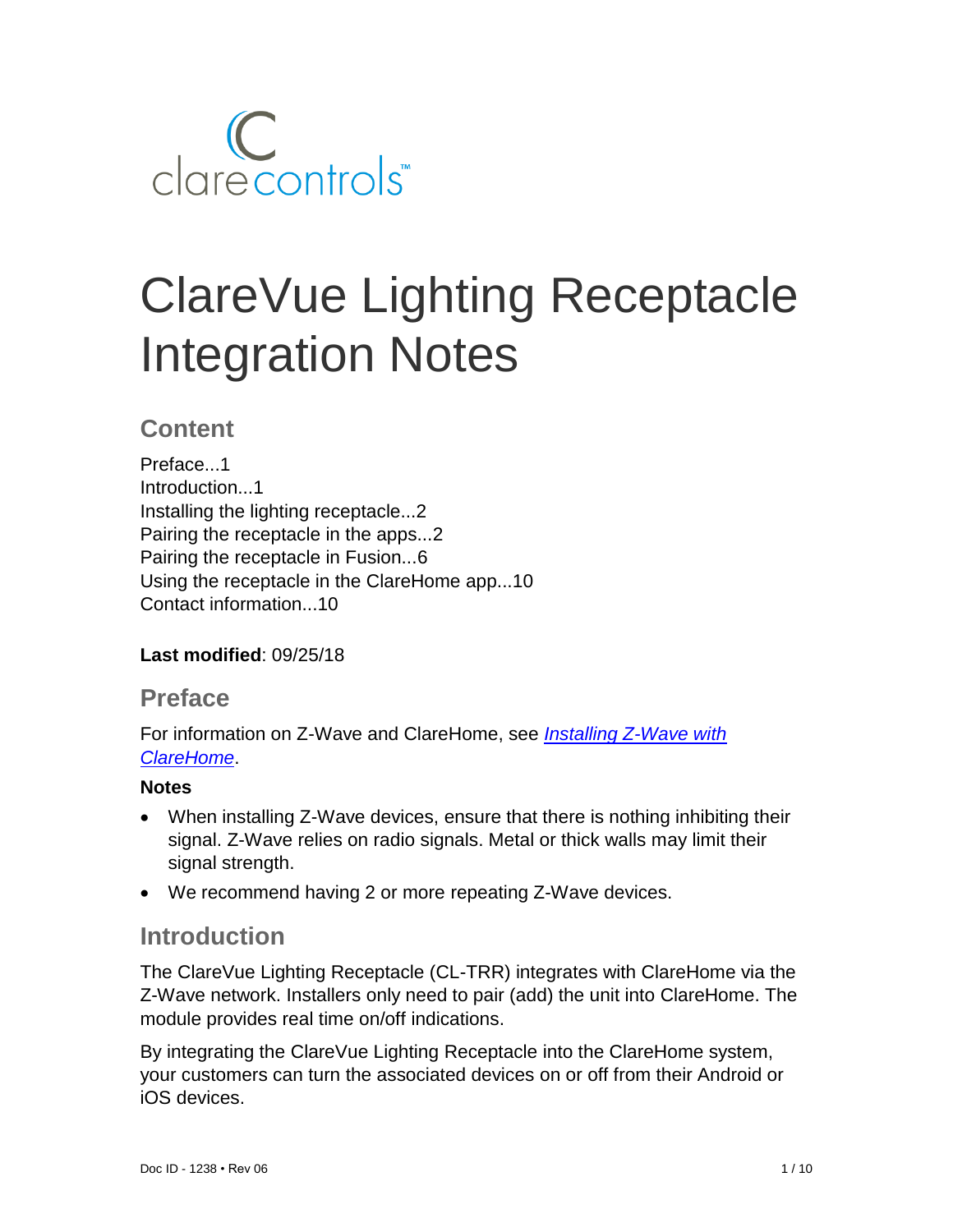# **Installing the lighting receptacle**

Only qualified installation technicians should install ClareVue lighting devices. Follow the installation instructions that came with your ClareVue lighting devices.

**Note:** The receptacle is configurable using the ClareHome app, the Clare Controls Install Assist app, and Fusion.

## **Pairing and configuring the receptacle in the apps**

After installing the receptacle, pair it.

#### **To pair the receptacle using ClareHome or Install Assist:**

1. Access the Clare Controls Install Assist app, and then tap **Add Devices**.



 $-$  or  $-$ 

Access the ClareHome Mega Menu, and then tap **Add/Edit Devices**.

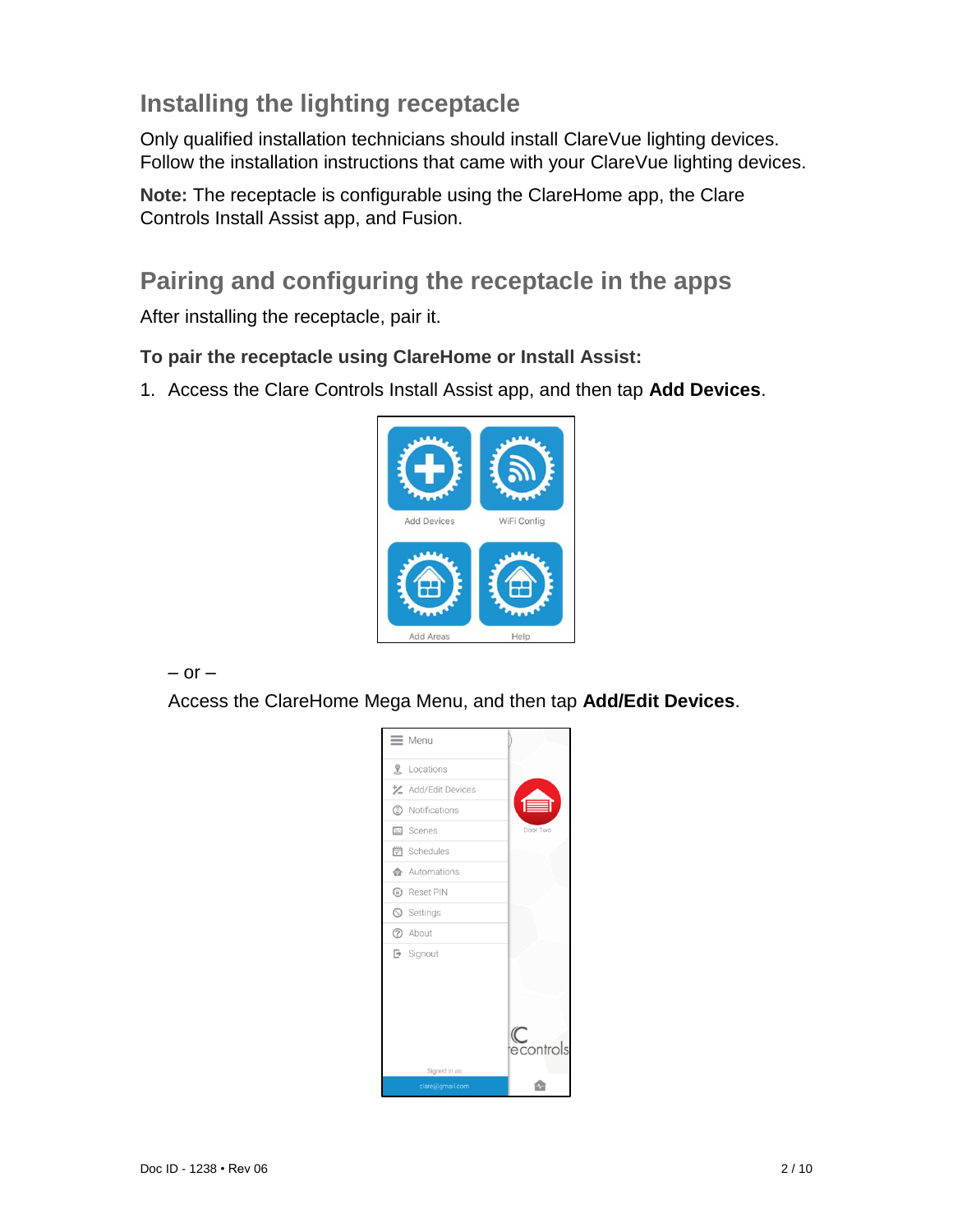2. At the bottom of the screen, tap the plus icon  $\bullet$ .

| X                | <b>½</b> Add/Edit Devices<br>ŧ |
|------------------|--------------------------------|
| $\text{B}^\circ$ | Climate                        |
| $\mathbf{p}$     | Lighting                       |
| ♪                | Music                          |
| Θ.               | Security                       |
|                  |                                |
|                  |                                |
|                  |                                |
|                  |                                |
|                  |                                |
|                  |                                |
|                  |                                |
|                  |                                |
|                  |                                |
|                  |                                |
|                  | Ł                              |

## 3. Tap **Lighting**.

|                          | <b>Choose a Category</b> |
|--------------------------|--------------------------|
| - 금.                     | Access                   |
| $\overline{\phantom{a}}$ | CCTV                     |
| $\mathbf{R}^{\circ}$     | Climate                  |
| 滑                        | Lighting                 |
| $\Box$                   | Music                    |
| θ.                       | Security                 |
|                          | Sensors (Z-Wave)         |
|                          | Water                    |
|                          |                          |
|                          |                          |

4. Tap **Z-Wave Device - Lighting**.

| <b>Choose a Device</b>   |
|--------------------------|
| Z-Wave Device - Lighting |
| Virtual Keypad           |
|                          |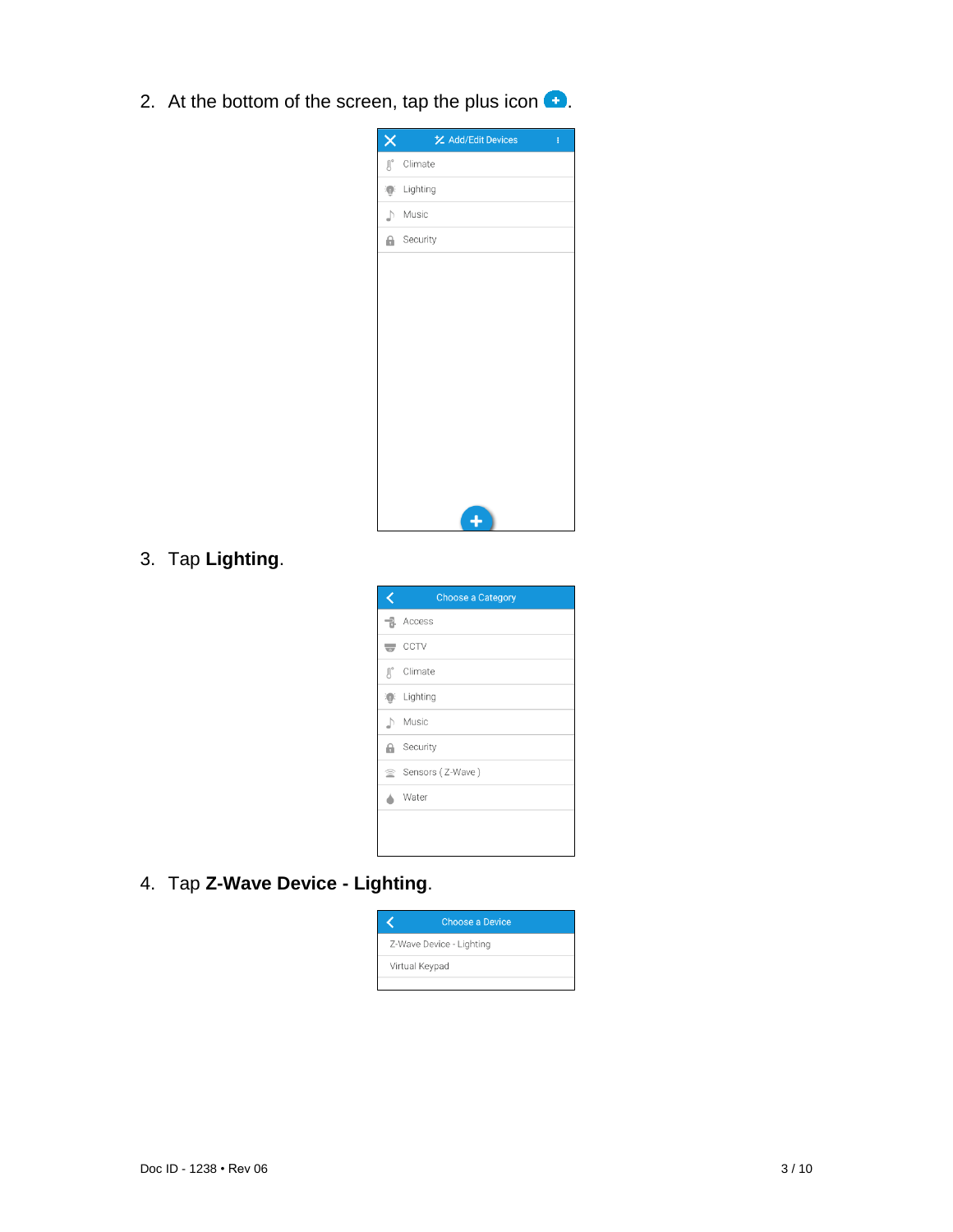5. Tap **Start Discovery Mode**, and then pair the device as per the manufacturer's instructions.



6. Enter a name for the receptacle, and then select an area.

| ClareVue Outlet<br><b>Device Area</b><br>Den<br>Add an Area<br>Type<br>Clare Controls-Outlet<br><b>Status</b><br><b>O</b> Device is online | <b>Edit Device Settings</b> | <b>Device Name</b> |  |
|--------------------------------------------------------------------------------------------------------------------------------------------|-----------------------------|--------------------|--|
|                                                                                                                                            |                             |                    |  |
|                                                                                                                                            |                             |                    |  |
|                                                                                                                                            |                             |                    |  |
|                                                                                                                                            |                             |                    |  |
|                                                                                                                                            |                             |                    |  |
|                                                                                                                                            |                             |                    |  |
|                                                                                                                                            |                             |                    |  |

7. Tap outside of the area drop-down, and then configure the receptacle settings.

**Note:** For scene, schedule, notification, and automation configuration, see *[ClareHome App Guide](https://knowledgebaseclarecontrols.atlassian.net/wiki/spaces/CA/pages/421265410/ClareHome+App+Guide)* (DOC ID 1750).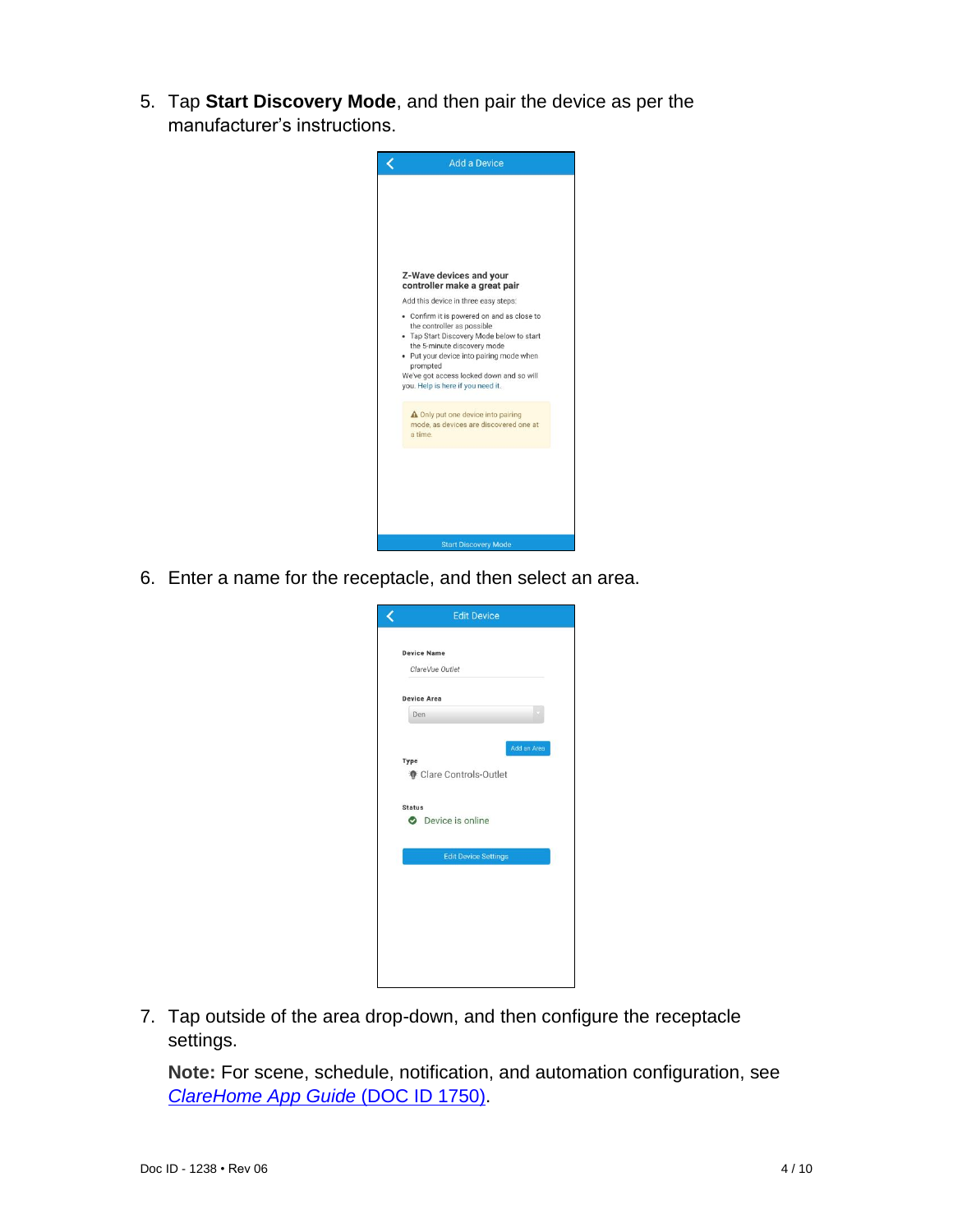**To configure the receptacle settings:** 

- 1. Tap **Edit Device Settings**.
- 2. Configure the device settings as desired.

**Power Up State:** When power is removed from the device, for example from a power outage, the device turns off. The Power Up Sates is the state that the dimmer returns to when power is returned to the device.

This settings has 3 options: turning on, remaining off, or returning to its last state before it lost power.

**Delayed Off:** The amount of time, in seconds, that it takes the dimmer to extinguish.



3. Tap outside of the drop-down menu/text field.

The device information automatically saves.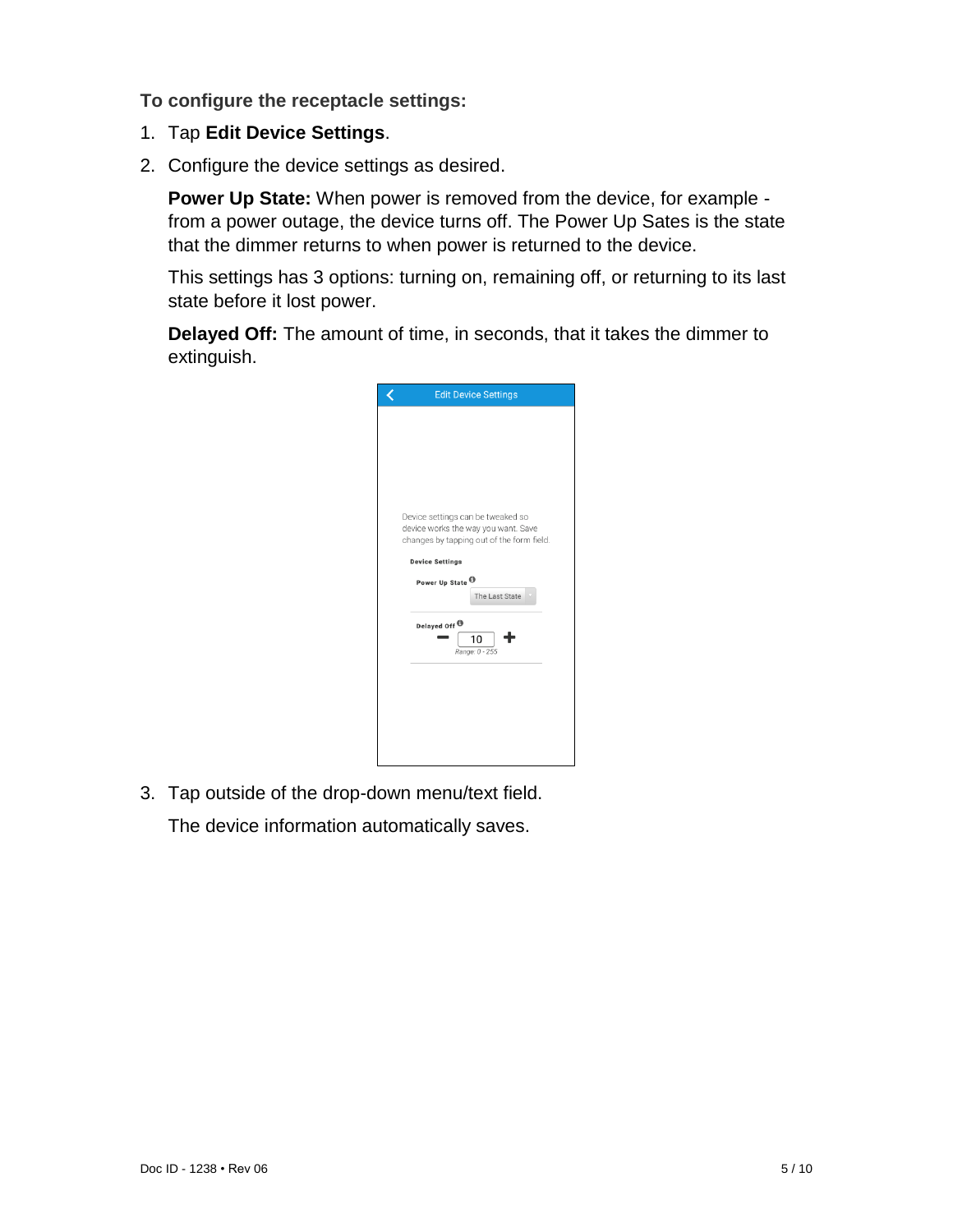# **Pairing the receptacle in Fusion**

After installing the receptacle, pair it.

#### **To pair the receptacle with Fusion:**

1. Access your project, and then click the **Z-Wave Wizard** icon **6**.

|                          | Setup Devices <b>&amp;</b> Services Secenes <b>&amp;</b> Rules <b>&amp;</b> Troubleshooting |           | - 日               |
|--------------------------|---------------------------------------------------------------------------------------------|-----------|-------------------|
|                          |                                                                                             |           |                   |
| Filter:                  | X.                                                                                          |           |                   |
| Control Type             | Name                                                                                        | Areas     | Stat              |
| <b>Access</b>            | Sensor Input (CLIQ) (device)                                                                |           | $N^{\frac{A}{A}}$ |
| Entertainment IP Devices | DirecTV                                                                                     | Game Room | $N \equiv$        |
| Climate                  | Game Room Samsung                                                                           | Game Room | N                 |
| Entertainment IP Devices | Game Room Samsung                                                                           |           | N                 |
|                          | Ш                                                                                           |           |                   |

#### 2. Click on **Z-Wave Devices**.

| Z-Wave/ClareVue Lighting Wizard             |                                                                                          |                        | ⊗ |
|---------------------------------------------|------------------------------------------------------------------------------------------|------------------------|---|
| <b>Add Devices</b>                          | <b>Configure Devices</b>                                                                 | Summary                |   |
|                                             | You are now adding devices to the project                                                |                        |   |
| I want to add a                             |                                                                                          |                        |   |
| Z-Wave Device                               |                                                                                          | <b>Virtual Keypad</b>  |   |
| Added Devices <sup>@</sup>                  | The table below displays devices added to the Z-Wave network as well as virtual keypads. |                        |   |
| <b>Status Legend:</b><br>$\bullet$ - Online | <b>Q</b> - Offline <b>Q</b> - Failed                                                     | <b>Unpair a Device</b> |   |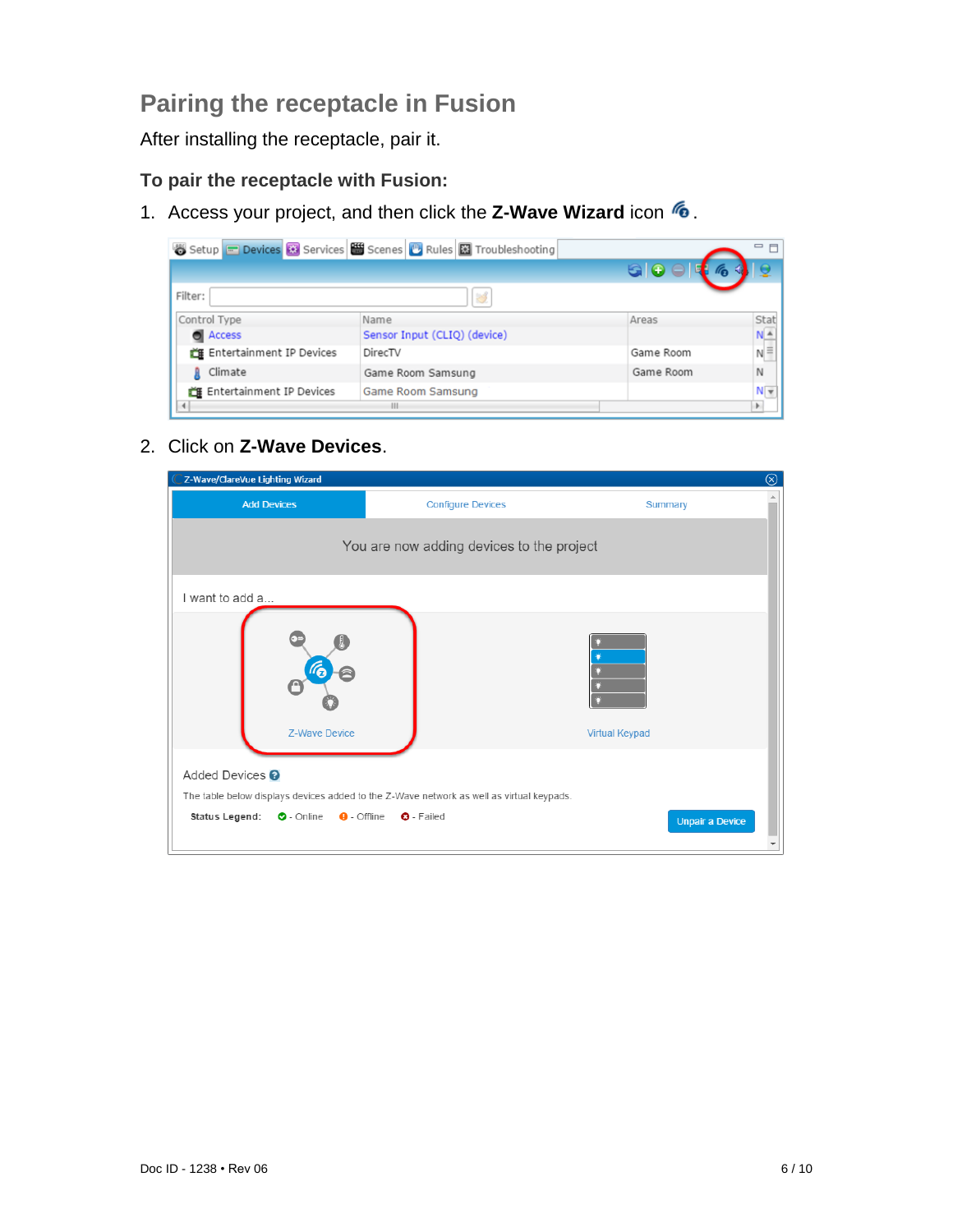3. Select the receptacle's location, and then enter a name for the device.

**Notes**

• We recommend naming the device after its location to avoid confusion. For example, Master Bed Outlet.

| Z-Wave/ClareVue Lighting Wizard                                                         |                                                                                          | ⊗                      |
|-----------------------------------------------------------------------------------------|------------------------------------------------------------------------------------------|------------------------|
| <b>Add Devices</b>                                                                      | <b>Configure Devices</b>                                                                 | Summary                |
|                                                                                         | You are now adding devices to the project                                                |                        |
| I want to add a                                                                         |                                                                                          |                        |
| The Z-Wave Device is in the<br>- Master Bed -<br>I want to name it<br>Master Bed Outlet | 회문<br>Add It!<br>Cancel                                                                  | <b>Virtual Keypad</b>  |
| Added Devices <sup>?</sup>                                                              |                                                                                          |                        |
| <b>Status Legend:</b><br>O-Online O-Offline O-Failed                                    | The table below displays devices added to the Z-Wave network as well as virtual keypads. | <b>Unpair a Device</b> |

• If you want to add an area, click the green plus icon  $\blacksquare$ , enter a name for the area, and then click **Add Area**.

| I want to call this new Area |  |
|------------------------------|--|
| Area Name                    |  |
|                              |  |

- 4. Click **Add It!**.
	- A Z-Wave adding mode dialog displays.

| Z-Wave lighting device                                                      |        |
|-----------------------------------------------------------------------------|--------|
| Status:<br>In adding mode. Press the pair button on your Z-Wave device now. |        |
|                                                                             | Cancel |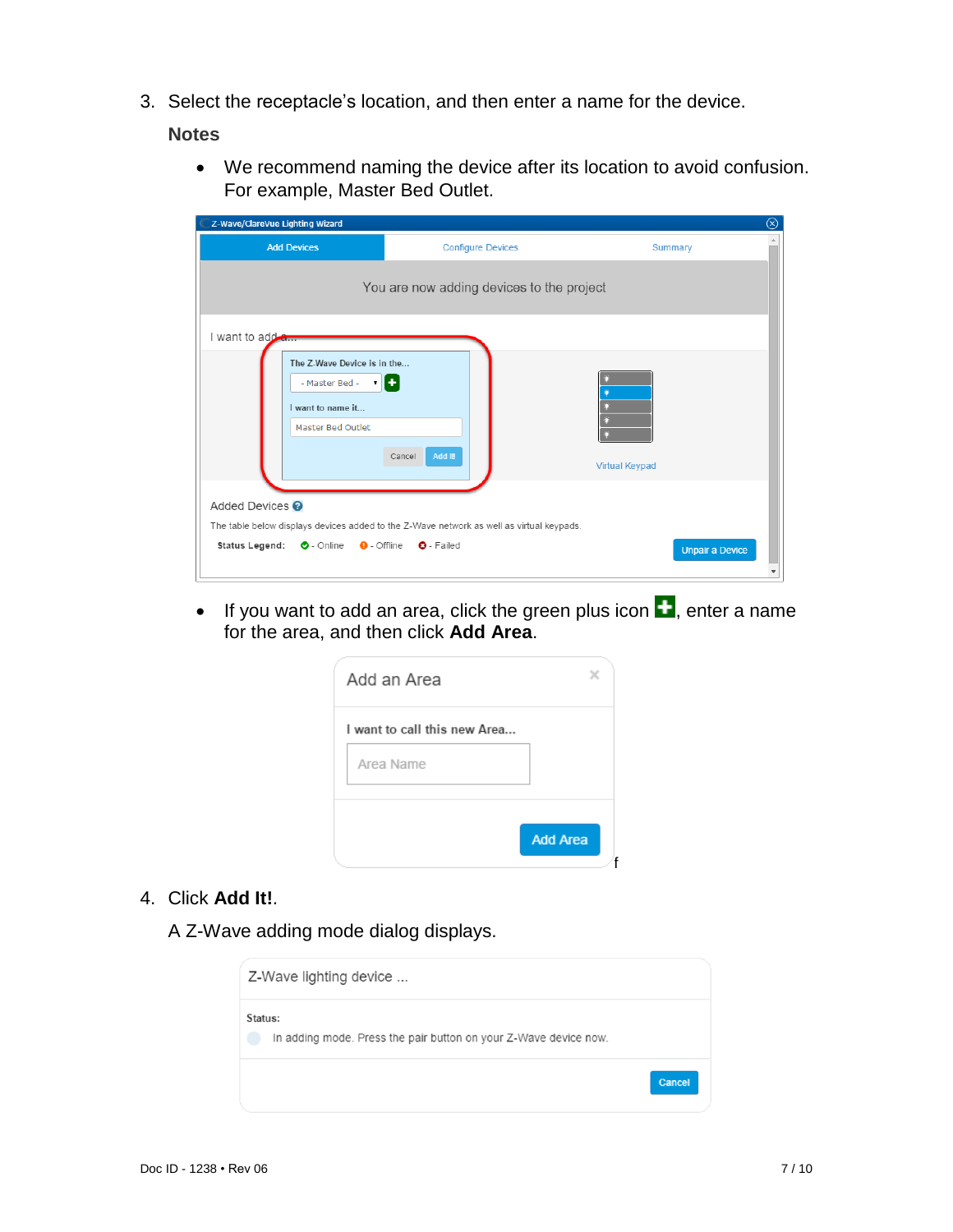5. Press the main on/off button on the device.

#### **Notes**

- Once paired, the light stops blinking.
- The Z-Wave lighting device dialog goes away when the device has been paired.
- 6. The outlet appears in in the added devices list.

| Z-Wave/ClareVue Lighting Wizard                                                                                                                                       |                                         |                                           |                |                         | $\circledcirc$                          |
|-----------------------------------------------------------------------------------------------------------------------------------------------------------------------|-----------------------------------------|-------------------------------------------|----------------|-------------------------|-----------------------------------------|
| <b>Add Devices</b>                                                                                                                                                    |                                         | <b>Configure Devices</b>                  |                |                         | Summary                                 |
|                                                                                                                                                                       |                                         | You are now adding devices to the project |                |                         |                                         |
| I want to add a                                                                                                                                                       |                                         |                                           |                |                         |                                         |
| (Po<br><b>Z-Wave Device</b>                                                                                                                                           |                                         |                                           |                | <b>Virtual Keypad</b>   |                                         |
| Added Devices <sup>?</sup><br>The table below displays devices added to the Z-Wave network as well as virtual keypads.<br><b>Status Legend:</b><br>$\bullet$ - Online | $\Theta$ - Offline<br><b>O</b> - Failed |                                           |                |                         | <b>Unpair a Device</b>                  |
| Name                                                                                                                                                                  | Type                                    | Area                                      | Node<br>ID     | Device<br><b>Status</b> | Actions                                 |
| Kitchen Dimmer                                                                                                                                                        | Dimmer                                  | - Kitchen -<br>٧.                         | $\overline{7}$ | ◙                       | <b>Delete</b>                           |
| Master Bed Outlet                                                                                                                                                     | Outlet                                  | - Master Bed -<br>۷.                      | 5              | ◙                       | <b>Delete</b>                           |
|                                                                                                                                                                       |                                         |                                           |                |                         | <b>Next</b><br>$\overline{\phantom{a}}$ |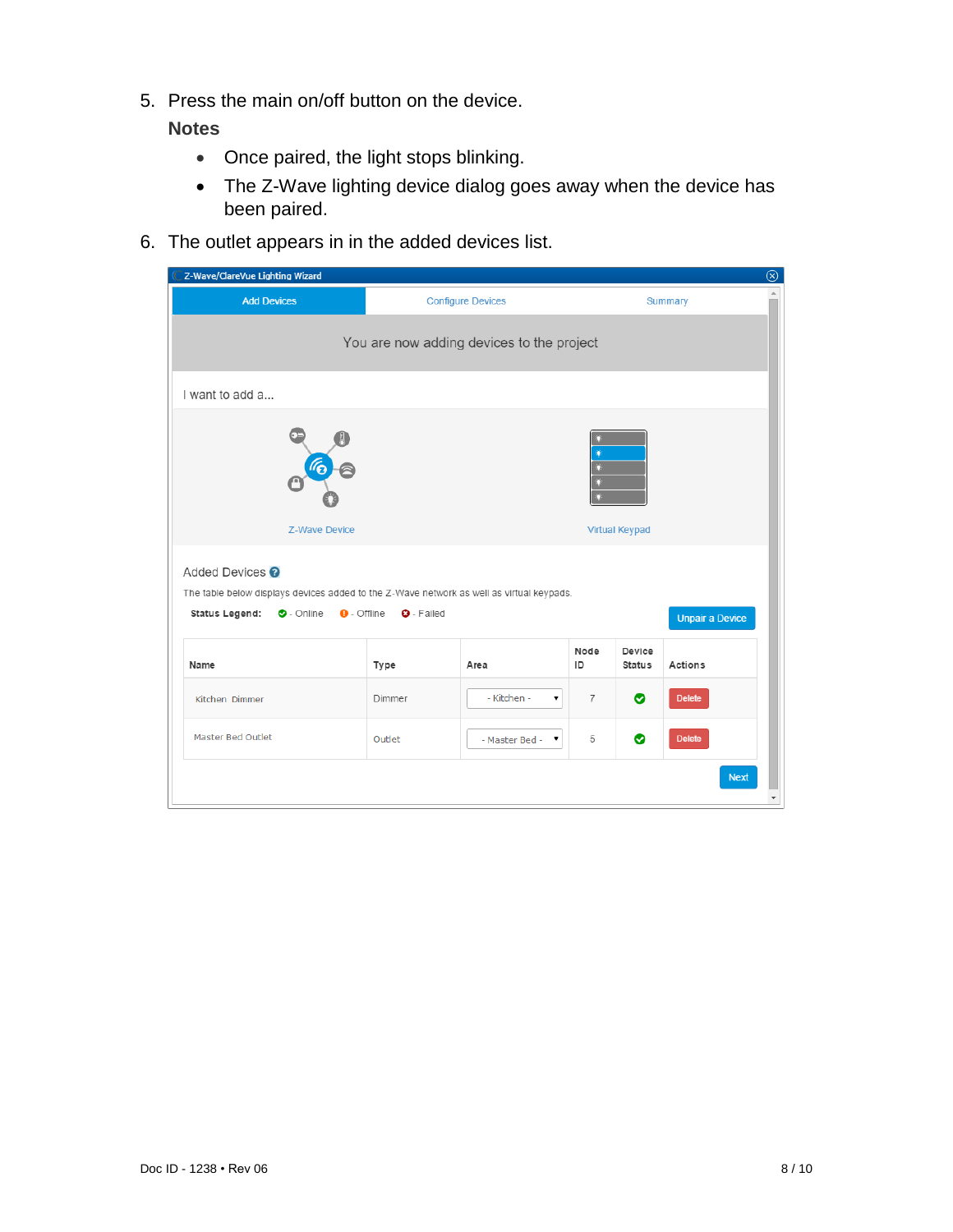7. Click the **Summary** tab to view all Z-Wave Wizard added devices and their status.

| Z-Wave/ClareVue Lighting Wizard            |                     |                              |            |                                    |         |
|--------------------------------------------|---------------------|------------------------------|------------|------------------------------------|---------|
| <b>Add Devices</b>                         |                     | <b>Configure Devices</b>     |            | <b>Summary</b>                     |         |
|                                            |                     | Summary                      |            |                                    |         |
| Last Z-Wave backup on: 2016-01-18 01:16:25 |                     |                              |            | <b>Backup Z-Wave Configuration</b> |         |
| <b>All Devices</b>                         | <b>Associations</b> | <b>Configured Properties</b> |            | <b>Keypads</b>                     |         |
| Name                                       | ▼                   | Type                         | Area       | <b>Status</b>                      | Actions |
| Kitchen Accessory Dimmer                   |                     | Accessory<br>Dimmer          | Kitchen    | ◉                                  | Edit    |
| Master Bed Outlet                          |                     | Outlet                       | Master Bed | ◉                                  | Edit    |
| Game Room Virtual Keypad                   |                     | Virtual Keypad               | Game Room  | ◉                                  | Edit    |
|                                            |                     |                              |            |                                    |         |

8. Click the **Close Window** icon **X** in the top-right of the wizard to exit and return to the **Devices** tab.

**Note:** The Z-Wave devices added with the Z-Wave Wizard are automatically imported on the **Devices** tab.